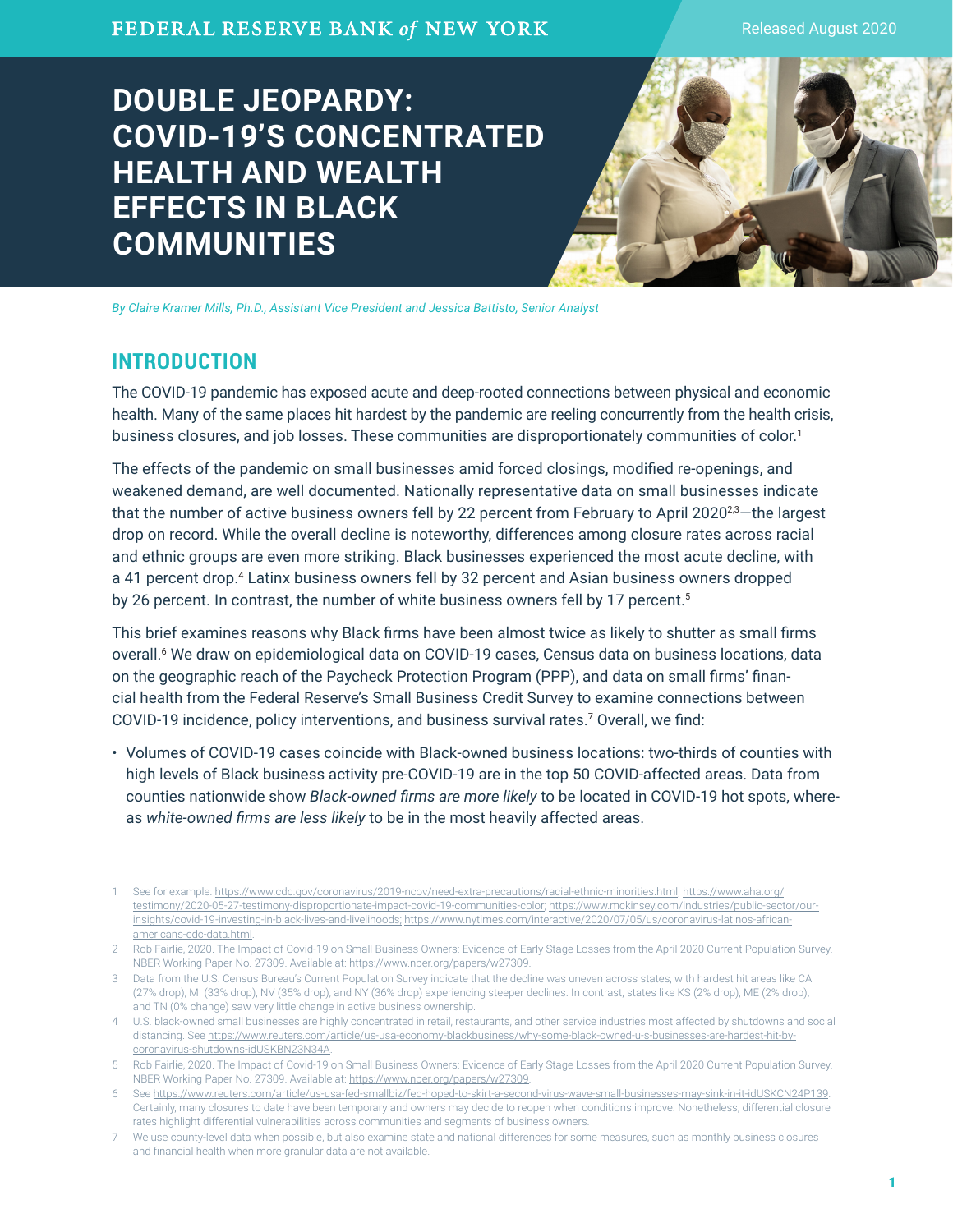- The Paycheck Protection Program, the federal government's signature relief program for small businesses, has left significant coverage gaps: these loans reached only 20% of eligible firms in states with the highest densities of Black-owned firms, and in counties with the densest Black-owned business activity, coverage rates were typically lower than 20%.<sup>8,9</sup>
- Weaker cash positions, weaker bank relationships, and preexisting funding gaps left Black firms with little cushion entering the crisis: even the healthiest Black firms were financially disadvantaged at the onset of COVID-19.

# **BLACK BUSINESS ACTIVITY IS GEOGRAPHICALLY CONCENTRATED**

Black business activity is geographically concentrated in the U.S. and is correlated with Black population density.<sup>10</sup> Research shows that Black populations are typically clustered in metropolitan hubs<sup>11</sup> and the number of cities that are majority-Black has grown over the past decade.12 Forty percent of receipts from Black-owned businesses are concentrated in just 30 counties, roughly *one percent* of all counties in the country. Examining the same 30 counties,<sup>13</sup> we find that roughly two-thirds (19 of 30) are areas with the highest numbers of COVID-19 cases.<sup>14</sup> Given the high geographic concentration of firm activity and the Black population in general, business disruptions in these particular places can have outsized effects on African American well-being at large.<sup>15</sup>

# **COVID-19 CASES COINCIDE WITH BLACK BUSINESS LOCATIONS**

A broader analysis of counties across the United States shows a correlation between Black business density and COVID-19 incidence. Figure 1 displays the share of businesses in a county that are Blackowned and COVID-19 cases per 1,000 residents through the end of June. There is a positive relationship between COVID incidence and the share of a county's businesses that are Black-owned, an indication that areas with higher concentrations of Black businesses are more likely to be facing larger direct (longer forced closures, COVID-19 symptoms) and indirect (social distancing, fewer customers) effects of the pandemic.<sup>16</sup>

<sup>8</sup> Anneliese Lederer and Sara Oros, 2020. Lending Discrimination within the Paycheck Protection Program. National Community Reinvestment Coalition. Available at: [https://www.ncrc.org/lending-discrimination-within-the-paycheck-protection-program/.](https://www.ncrc.org/lending-discrimination-within-the-paycheck-protection-program/)

<sup>9</sup> This figure is consistent with testimony from Ron Busby, President of the U.S. Black Chamber of Commerce, who reported that 70% of his members who applied for PPP loans were denied. See [https://www.sbc.senate.gov/public/\\_cache/files/c/a/caab6b6f-cbe1-44c0-b804-21a3158c1d9b/](https://www.sbc.senate.gov/public/_cache/files/c/a/caab6b6f-cbe1-44c0-b804-21a3158c1d9b/5293D75005E736363CB2A4D75DF67335.busby-testimony.pdf) [5293D75005E736363CB2A4D75DF67335.busby-testimony.pdf.](https://www.sbc.senate.gov/public/_cache/files/c/a/caab6b6f-cbe1-44c0-b804-21a3158c1d9b/5293D75005E736363CB2A4D75DF67335.busby-testimony.pdf)

<sup>10</sup> The correlation coefficient between the share of a county's population that is Black and the share of a county's businesses that are Black-owned is 0.94. (Sources: U.S. Census Bureau, 2014-2018 American Community Survey & 2012 Survey of Business Owners.) While the total number of employer firms grew between 2012 and 2017 from 5.4 million to 5.7 million, the share of Black-owned employer firms rose only marginally from 2.0% to 2.2%. (Sources: U.S. Census Bureau, 2012 Survey of Business Owners & 2017 Annual Business Survey.)

<sup>11</sup> <https://usa.ipums.org/usa/resources/voliii/pubdocs/2010/2010%20Census%20Briefs/c2010br-06.pdf> (See Figures 6 & 7).

<sup>12</sup> David Harshbarger and Andre M. Perry, 2019. The Rise of Black-Majority Cities. The Brookings Institute. Available at: [https://www.brookings.edu/](https://www.brookings.edu/research/the-rise-of-black-majority-cities/) [research/the-rise-of-black-majority-cities/](https://www.brookings.edu/research/the-rise-of-black-majority-cities/).

<sup>13</sup> U.S. Census Bureau, 2012 Survey of Business Owners.

<sup>14</sup> John's Hopkins University Coronavirus Resource Center, Top 50 Confirmed Cases by County (updated July 5 2020).

<sup>15</sup> The U.S. unemployment rate for May 2020 was 13.3%. Among the total labor force in the 30 counties that account for 40% of all Black business receipts, the unemployment rate was 15.7%. Source: Bureau of Labor Statistics: Labor force data by county, not seasonally adjusted, April 2019-May 2020 (preliminary; published June 26, 2020).

<sup>16</sup> The correlation coefficient for this relationship is 0.30.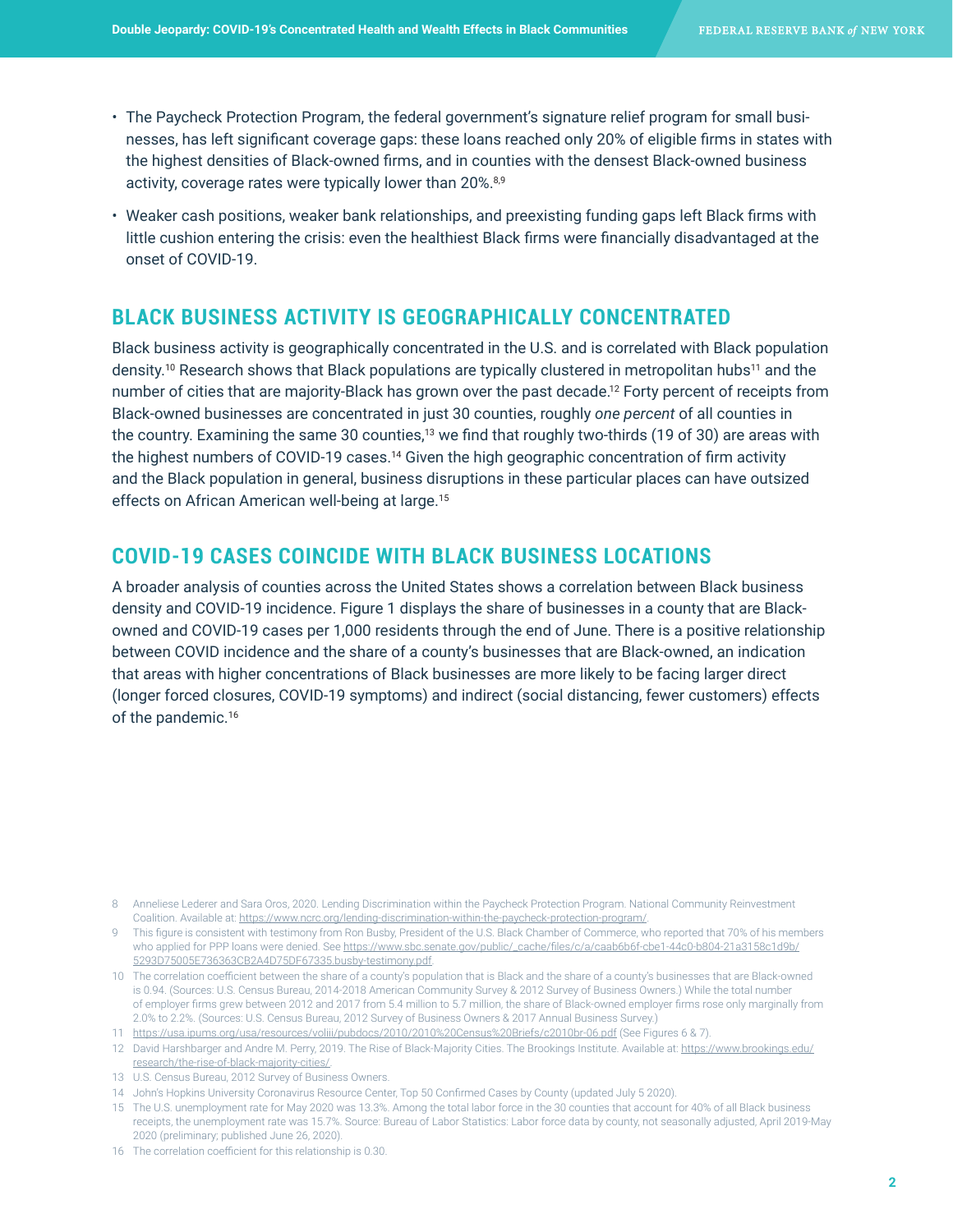#### **FIGURE 1 COVID-19 INCIDENCE VERSUS BLACK-OWNED FIRM SHARE FOR U.S. COUNTIES**



*Sources: U.S. Census Bureau, 2012 Survey of Business Owners; U.S. Census Bureau 2014-2018 American Community Survey; USA Facts: Known Cases ([https://usafacts.org/visualizations/coronavirus-covid-19-spread-map/;](https://usafacts.org/visualizations/coronavirus-covid-19-spread-map/) updated 26 July 2020)*

To probe whether there might be a general connection between business activity and COVID-19 cases that is not specific to Black businesses, we also plot white business density and COVID incidence in Figure 2. The relationship is negative (with a correlation coefficient of -0.36), meaning that areas with higher shares of white-owned firms tend to have lower shares of COVID-19 cases.



0%

*Sources: U.S. Census Bureau, 2012 Survey of Business Owners; U.S. Census Bureau 2014-2018 American Community Survey; USA Facts: Known Cases ([https://usafacts.org/visualizations/coronavirus-covid-19-spread-map/;](https://usafacts.org/visualizations/coronavirus-covid-19-spread-map/) updated 26 July 2020)*

Share of Firms that are White-Owned

10% 20% 30% 40% 50% 60% 70% 80% 90% 100%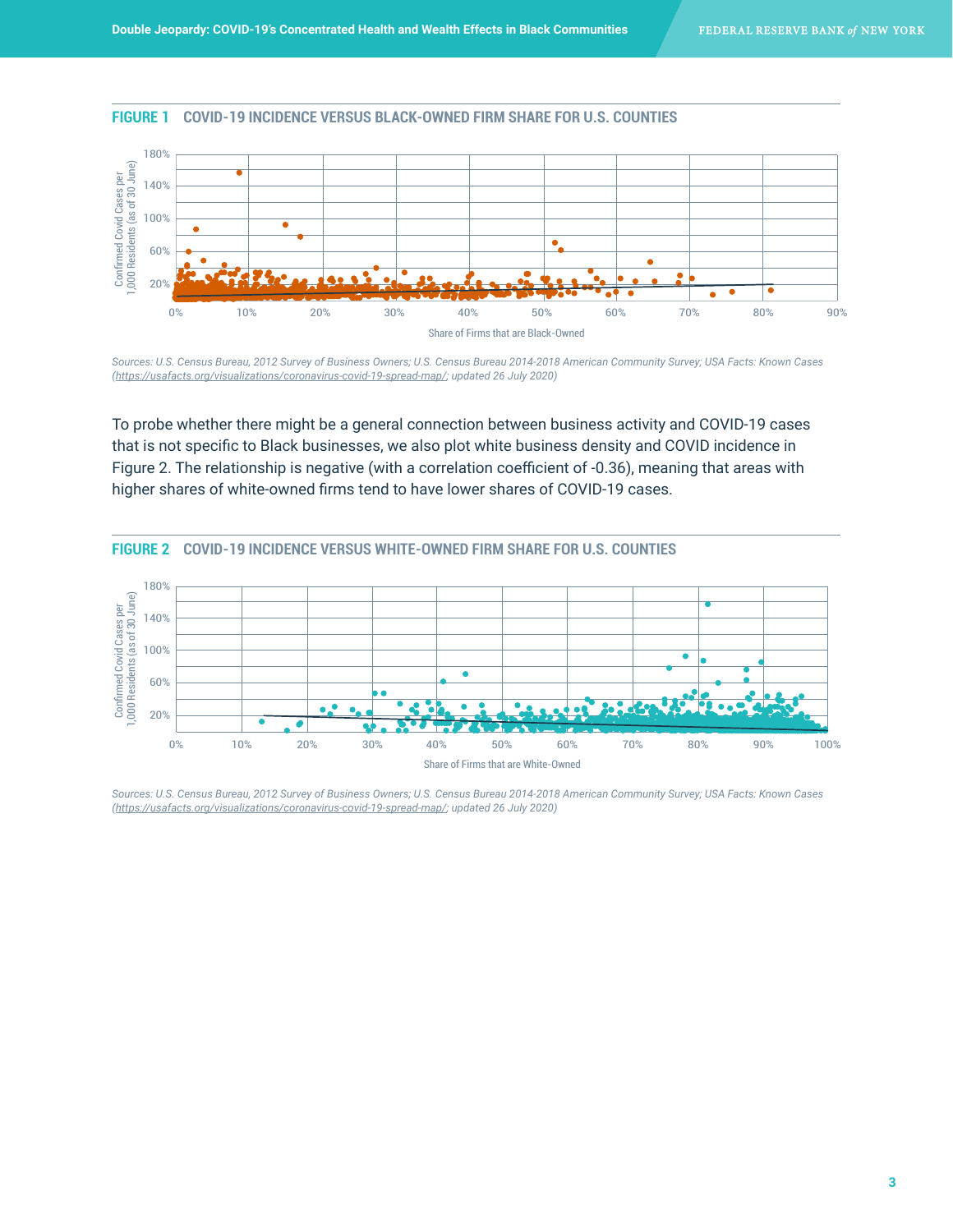### **LIMITED PAYCHECK PROTECTION PROGRAM REACH**

The geographic concentration of Black-owned firms and heightened incidence of COVID-19 cases in these same geographies has implications for how relief programs can best reach communities at risk.

### PPP Overview

The Paycheck Protection Program (PPP) allocated significant federal funds for temporary relief to small firms. Importantly, both firms with employees on payroll (employer firms) and those without payroll employees (nonemployer firms) were eligible, with applications open to employer firms on April 3 and nonemployer firms on April 10. Inclusion of nonemployer firms in the program was significant, since these firms represent roughly 80% of all small businesses and 96% of Black-owned businesses.<sup>17</sup>

The first round of PPP allocated \$349 billion for forgivable government-guaranteed loans to small businesses to cover costs related to payroll, salaries, and benefits, as well as utilities, and mortgage and rent payments. The program was oversubscribed by April 16. To meet the significant and unmet demand, lawmakers authorized a second allocation of \$310 billion for the program later that month, and the Small Business Administration (SBA) started approving loans again on April 27.

In total, between April and June, nearly 5,500 lenders distributed \$521 billion in the form of 4.9 million loans with an average loan size of \$107,000. According to the SBA's estimates, these loans went to small businesses that supported over 51 million jobs nationwide, or 84% of the nation's small business payroll.<sup>18</sup>

Recent analysis of the geographic distribution of PPP loans, however, shows that aid has not reached many if not most of the hardest hit areas.<sup>19</sup> For example, research from the New York Fed and the University of Chicago found that loans from the first round of PPP were not correlated with the number of COVID-19 cases in a state. Instead, more likely reasons for businesses receiving these loans included having a prior banking relationship as well as community banks' market share. A recent paper from The Brookings Institution also shows significant variation in PPP coverage across metro areas, with remaining coverage gaps for the hardest hit metros.20

#### A Deeper Look at PPP Coverage by County

Looking at PPP loan reach through June 2020, we continue to see coverage discrepancies. We examine county-level counts of PPP loans for a consistent comparison with COVID-19 case counts and Blackowned business receipts. In the 30 counties we note as particularly vulnerable to the effects of Black business closures, most counties have seen about 15%-20% of their total businesses receive PPP loans. Figure 3 shows this data for the top 10 counties by Black business receipt size. The number of firms ("total firms") includes both employer firms and nonemployers, since both types of small businesses were eligible for PPP.

<sup>17</sup> U.S. Census Bureau, 2012 Survey of Business Owners.

<sup>18</sup> Small Business Administration. Paycheck Protection Program (PPP) Report: Approvals through June 30, 2020. Available at: [https://www.sba.gov/](https://www.sba.gov/sites/default/files/2020-07/PPP%20Results%20-%20Sunday%20FINAL.pdf) [sites/default/files/2020-07/PPP%20Results%20-%20Sunday%20FINAL.pdf](https://www.sba.gov/sites/default/files/2020-07/PPP%20Results%20-%20Sunday%20FINAL.pdf).

<sup>19</sup> Haoyang Liu and Desi Volker, Liberty Street Economics blog ([https://libertystreeteconomics.newyorkfed.org/2020/05/where-have-the-paycheck](https://libertystreeteconomics.newyorkfed.org/2020/05/where-have-the-paycheck-protection-loans-gone-so-far.html)[protection-loans-gone-so-far.html\)](https://libertystreeteconomics.newyorkfed.org/2020/05/where-have-the-paycheck-protection-loans-gone-so-far.html); and University of Chicago, BFI Working Paper ([https://bfi.uchicago.edu/working-paper/did-the-paycheck](https://bfi.uchicago.edu/working-paper/did-the-paycheck-protection-program-hit-the-target/)[protection-program-hit-the-target/\)](https://bfi.uchicago.edu/working-paper/did-the-paycheck-protection-program-hit-the-target/).

<sup>20</sup> Joseph Parilla and Sifan Liu, 2020. Across metro areas, COVID-19 relief loans are helping some places more than others. The Brookings Institution. Available at: [https://www.brookings.edu/blog/the-avenue/2020/07/14/across-metro-areas-covid-19-relief-loans-are-helping-some-places-more](https://www.brookings.edu/blog/the-avenue/2020/07/14/across-metro-areas-covid-19-relief-loans-are-helping-some-places-more-than-others/)[than-others/](https://www.brookings.edu/blog/the-avenue/2020/07/14/across-metro-areas-covid-19-relief-loans-are-helping-some-places-more-than-others/).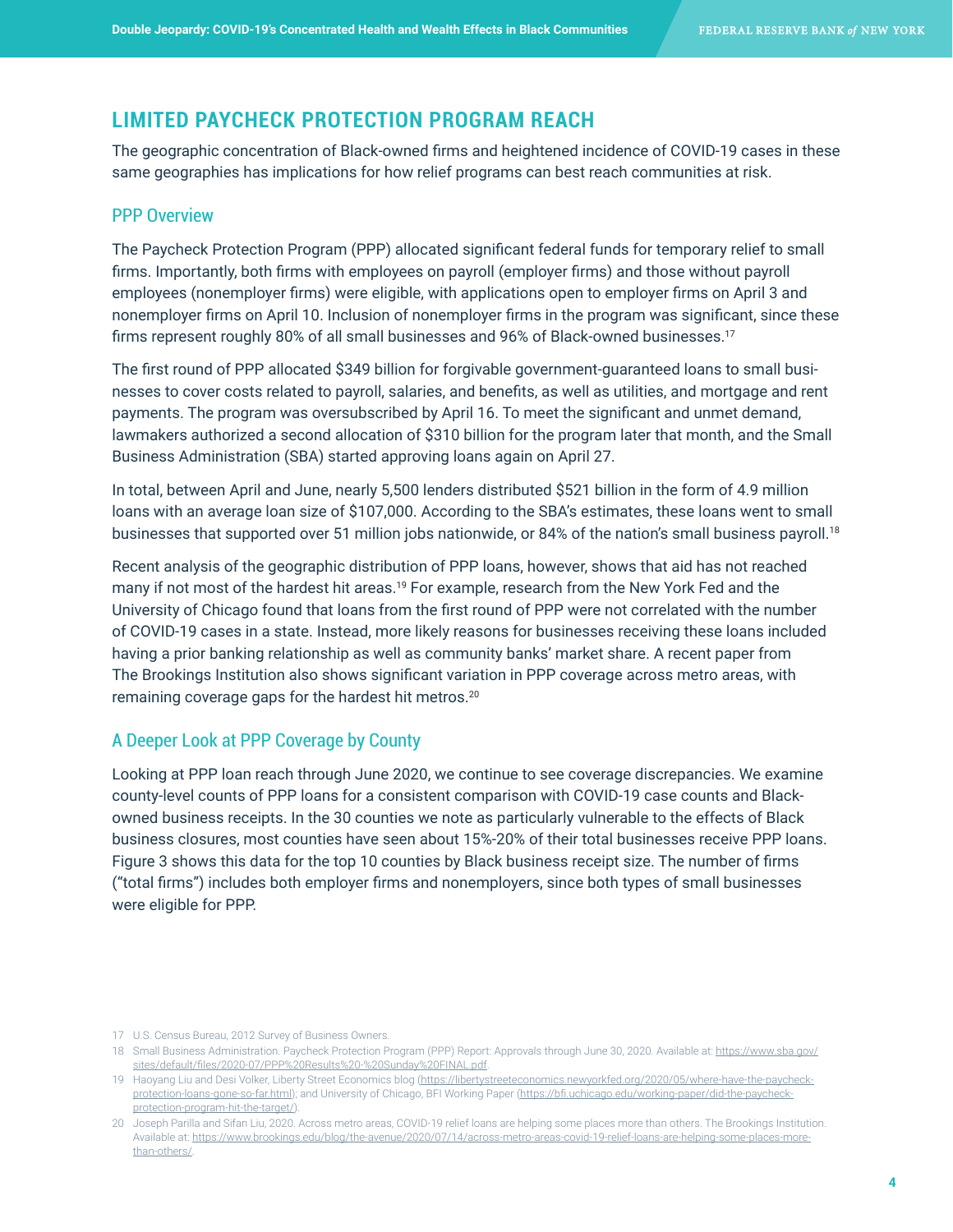The average coverage rates shown in Figure 3 are not too different from the national business coverage estimate for PPP loans of 17.7%.<sup>21</sup> However, there is significant variation across counties. Of note, among the top 30 counties (measured by Black business receipts) only 7% of firms in Bronx, NY; 11.3% of firms in Queens, NY; 11.6% of firms in Wayne County, MI; and 12.2% of firms in Prince George's County, MD received PPP loans.22

| FIGURE 3 PPP LOAN COVERAGE IN TOP 10 U.S. COUNTIES BY BLACK BUSINESS RECEIPTS |  |  |
|-------------------------------------------------------------------------------|--|--|
|                                                                               |  |  |

| <b>County</b>              | <b>Total black-</b><br>owned firms<br>(2012) | Total number<br>of firms<br>(2012) | Total number<br>of PPP loans<br>(through June 2020) | <b>PPP</b> firm<br>coverage<br>(PPP loans/ Total firms) |
|----------------------------|----------------------------------------------|------------------------------------|-----------------------------------------------------|---------------------------------------------------------|
| Los Angeles County, CA     | 81,563                                       | 1,146,701                          | 176,434                                             | 15.4%                                                   |
| Cook County, IL            | 110.155                                      | 549.686                            | 84.256                                              | 15.3%                                                   |
| Harris County, TX          | 71.564                                       | 438,793                            | 70,058                                              | 16.0%                                                   |
| Prince George's County, MD | 45,115                                       | 77.204                             | 9,420                                               | 12.2%                                                   |
| <b>Wayne County, MI</b>    | 59.706                                       | 151.746                            | 17,610                                              | 11.6%                                                   |
| District of Columbia, DC   | 22,097                                       | 63,408                             | 12,484                                              | 19.7%                                                   |
| <b>Fairfax County, VA</b>  | 8.832                                        | 115,917                            | 17,921                                              | 15.5%                                                   |
| Manhattan, NY              | 24.859                                       | 315.399                            | 61,687                                              | 19.6%                                                   |
| <b>Fulton County, GA</b>   | 44.574                                       | 125,745                            | 26,189                                              | 20.8%                                                   |
| Miami-Dade County, FL      | 51.285                                       | 468.185                            | 70.447                                              | 15.0%                                                   |

*County-level PPP loan counts are calculated based on aggregated zip code data. In cases where zip codes match to multiple counties, the county with the highest share of that zip code's business addresses is used.* 

*Sources: U.S. Census Bureau, 2012 Survey of Business Owners; U.S. Department of the Treasury, SBA Paycheck Protection Program Loan Level Data (through June 2020).*

# **WEAKER FINANCIAL CUSHION AND WEAK LONGER-TERM BANKING RELATIONSHIPS**

The coincidence of these coverage gaps, along with a large sum of remaining PPP dollars—more than \$130 billion remains available through August 8th—presents a puzzle about why Black firms are not accessing PPP loans.

One consideration is that a large number of Black firms entered the crisis in a weakened position and may have been reluctant to apply for a PPP loan given uncertainty about future activity. There is some evidence to suggest this played a role. We find that Black employer firms were less likely to enter the pandemic from a strong financial position than white-owned firms, with smaller shares of Black firms operating at a profit, having a high credit score, and using retained business earnings to fund the business.<sup>23</sup> As shown in Figure 4, 42% met at least two of these criteria, compared to 73% of white employers.

<sup>21</sup> Based on a total of 27,626,360 firms in the U.S. and 4,885,388 PPP loans made through June 2020. For consistency with county-level firm estimates, the U.S. total firm count is from the 2012 Survey of Business Owners.

<sup>22</sup> See [Data Appendix](https://www.fedsmallbusiness.org/medialibrary/FedSmallBusiness/files/2020/BlackBizEcosystem-Appendix) for detailed information about PPP loan coverage in the top 30 U.S. counties by Black business receipts.

<sup>23</sup> This finding is consistent with recent research. Diana Farrell, Chris Wheat, and Chi Mac. 2020. "Small Business Owner Race, Liquidity, and Survival." JPMorgan Chase Institute. Available at: [https://institute.jpmorganchase.com/institute/research/small-business/report-small-business-owner-race](https://institute.jpmorganchase.com/institute/research/small-business/report-small-business-owner-race-liquidity-survival)[liquidity-survival](https://institute.jpmorganchase.com/institute/research/small-business/report-small-business-owner-race-liquidity-survival).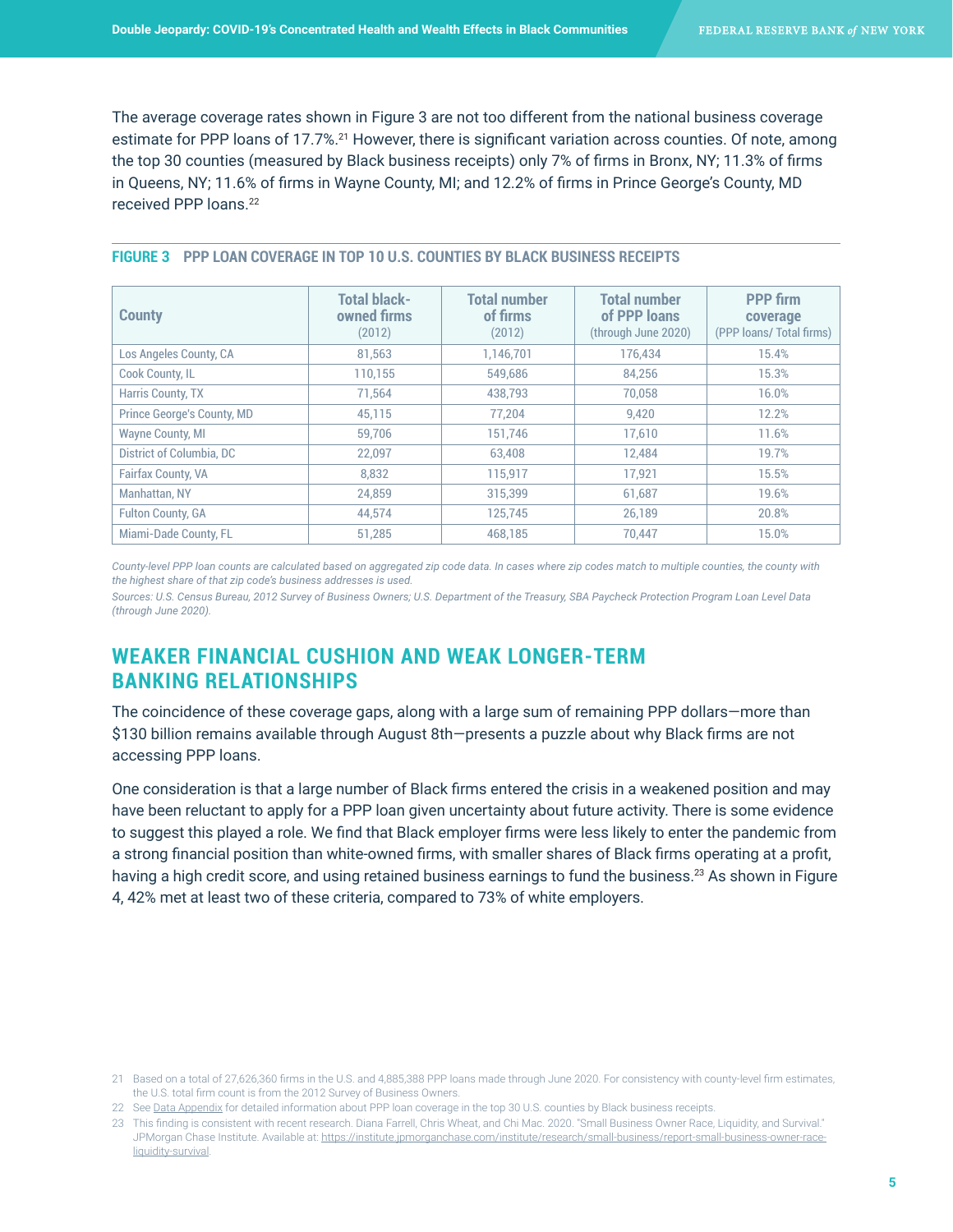#### **FIGURE 4 FINANCIAL HEALTH SPECTRUM (PRE-PANDEMIC) FOR WHITE- AND BLACK-OWNED EMPLOYER FIRMS**



*Source: Federal Reserve Banks, 2019 Small Business Credit Survey.*

A second important consideration, however, is that most Black owned firms lack strong bank relationships. In the latest *Report on Employer Firms* based on the Fed's 2019 Small Business Credit Survey, we found that fewer than 1 in 4 Black-owned employer firms has a recent borrowing relationship with a bank.<sup>24</sup> This number drops to 1 in 10 among Black nonemployer firms, compared with 1 in 4 white-owned nonemployers.25 It is important to note these funding gaps are not due to differential rates in Black firms applying for financing. In fact, recent survey evidence indicates that Black-owned firms—both employer and nonemployer-apply for financing at equal or higher rates than white-owned firms but are denied at higher rates.<sup>26</sup>

Black business owners are also more likely than white owners to report being discouraged, or not applying for financing because they believe they will be turned down. Among Black employer firms, 37.9% reported being discouraged, compared to 12.7% of white-owned firms.<sup>27</sup> Perceiving a higher probability of funding success from online lenders, Black-owned employer and nonemployer firms are relatively more likely to turn to online providers for funding.28 Fintech providers were not initially authorized to lend PPP funds though they collectively dispersed \$4.7 billion in funds through June 30th.<sup>29</sup>

Firm financial health certainly plays an important role in the ability to access bank financing. However, racial gaps in banking relationships exist among the financially healthiest firms. When controlling for just those firms that are healthy or stable, we continue to see sizable differences between Black- and whiteowned firms in bank funding. Even among the firms that should not have major difficulties accessing credit from a bank (given their business performance and creditworthiness), Black-owned employers were much less likely to have obtained bank financing in the past five years, instead relying most commonly on personal savings or financing from family and friends. Figure 5 shows that 54% of healthy or stable white employers have an existing banking relationship, compared to 33% of healthy or stable Black employers. This finding indicates the role that factors beyond firms' financial health play in accessing mainstream—and affordable—financing.

25 Federal Reserve Banks, 2019 Small Business Credit Survey.

<sup>24</sup> Federal Reserve Banks, Report on Employer Firms, 2020. Available at: <https://www.fedsmallbusiness.org/survey/2020/report-on-employer-firms>.

<sup>26</sup> Among Black-owned firms, 28% of nonemployers and 54% of employers applied for financing in the last 12 months, compared to 45% of white employer firms and 25% of white nonemployers. See Federal Reserve Banks, Report on Employer Firms, 2020. Available at: <https://www.fedsmallbusiness.org/survey/2020/report-on-employer-firms>, and Federal Reserve Banks, Report on Nonemployer Firms, 2019. Available at: <https://www.fedsmallbusiness.org/survey/2019/report-on-non-employer-firms>.

<sup>27</sup> Federal Reserve Banks, Report on Employer Firms, 2020. Available at: <https://www.fedsmallbusiness.org/survey/2020/report-on-employer-firms>. See also: UnidosUS and Color of Change,, 2020. "Federal Stimulus Survey Findings." Prepared by Global Strategy Group. Available at: <https://theblackresponse.org/wp-content/uploads/2020/05/COC-UnidosUS-Abbreviated-Deck-F05.13.20.pdf>.

<sup>28</sup> Federal Reserve Banks, 2019 Small Business Credit Survey.

<sup>29</sup> Fintech lenders, including PayPal, Square, Intuit, and Kabbage were authorized late in the first round of PPP and disbursed \$4.7 billion through June 30. Source: Small Business Administration. Paycheck Protection Program (PPP) Report: Approvals through June 30, 2020. Available at: <https://www.sba.gov/sites/default/files/2020-07/PPP%20Results%20-%20Sunday%20FINAL.pdf>.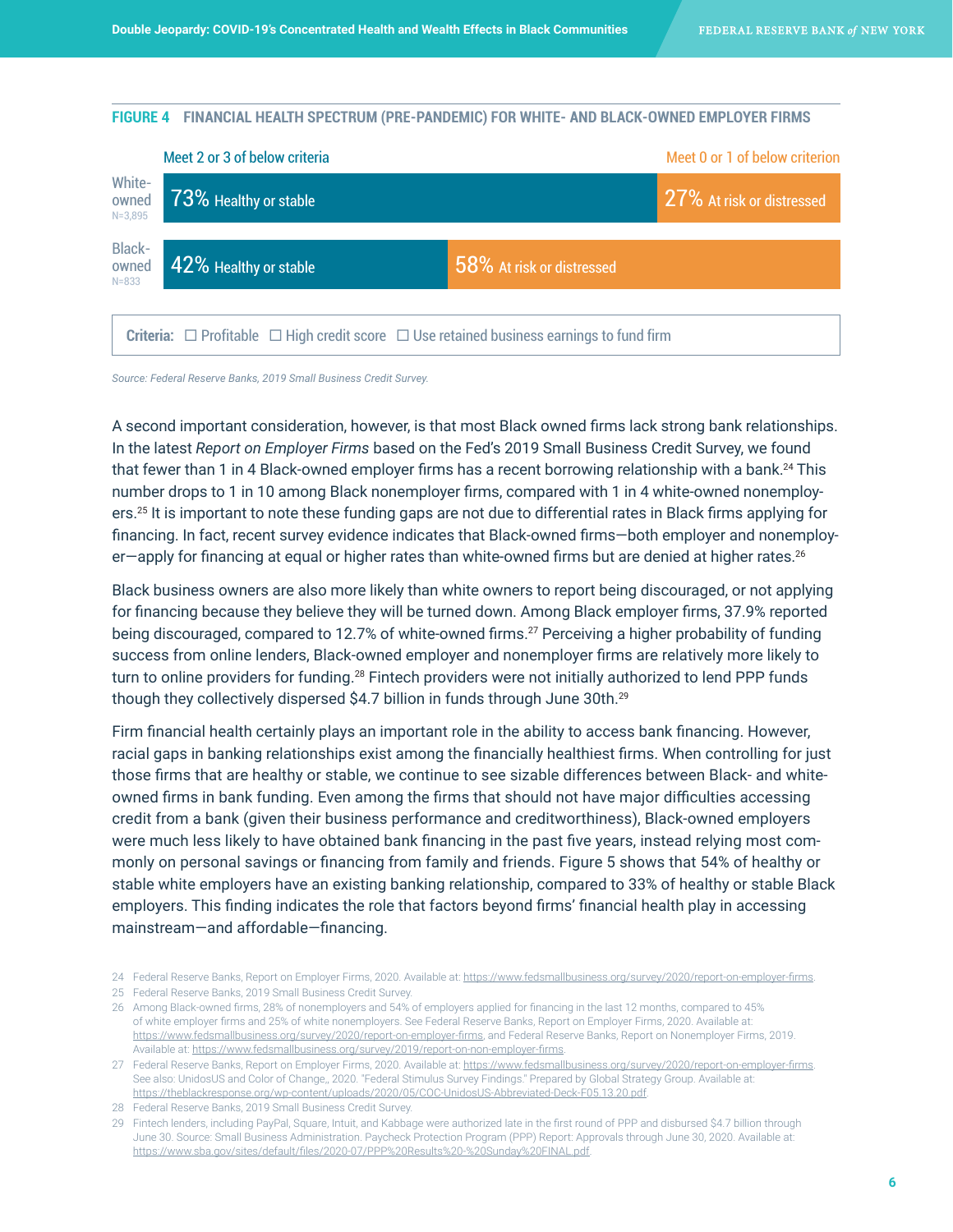### **FIGURE 5 FUNDING SOURCES USED IN THE PAST 5 YEARS AMONG WHITE- AND BLACK-OWNED STABLE OR HEALTHY EMPLOYER FIRMS\***



*Source: Federal Reserve Banks, 2019 Small Business Credit Survey. \*Note: Data collected prior to CARES Act and do not Include PPP lending.*

### Black Business Closures

Since the onset of the COVID-19 pandemic, Black business ownership has sharply dropped. Rob Fairlie at UC Santa Cruz recently estimated the total decline in active business ownership between February and April among Blacks at 41 percent, twice the drop in active business ownership among whites.<sup>30</sup> We have expanded that analysis for the eight states with the largest numbers of Black owners and found that despite a leveling off in closure rates in the May data, all but two of these eight states (CA and FL) experienced a net decline in Black business ownership between February and June. At the state level, the net numbers of business closures in Ohio and New York are the most acute.

After the declines between February and May, several states saw a resurgence in active Black business ownership in May and June as phased reopening began. In the last column of Figure 6, we have categorized states with respect to early or later reopening dates. In this small sample, most states with earlier re-openings (GA, NC, FL) saw increased active Black business ownership, with Texas as an exception. States with later reopening dates (NY, CA, and IL) saw continued declines in the number of active Black business owners. It should be noted that several of the earlier openings have now been paused or reversed due to heightened health concerns.

<sup>30</sup> Rob Fairlie, 2020. The Impact of Covid-19 on Small Business Owners: Evidence of Early Stage Losses from the April 2020 Current Population Survey. NBER Working Paper No. 27309. Available at: [https://www.nber.org/papers/w27309.](https://www.nber.org/papers/w27309)